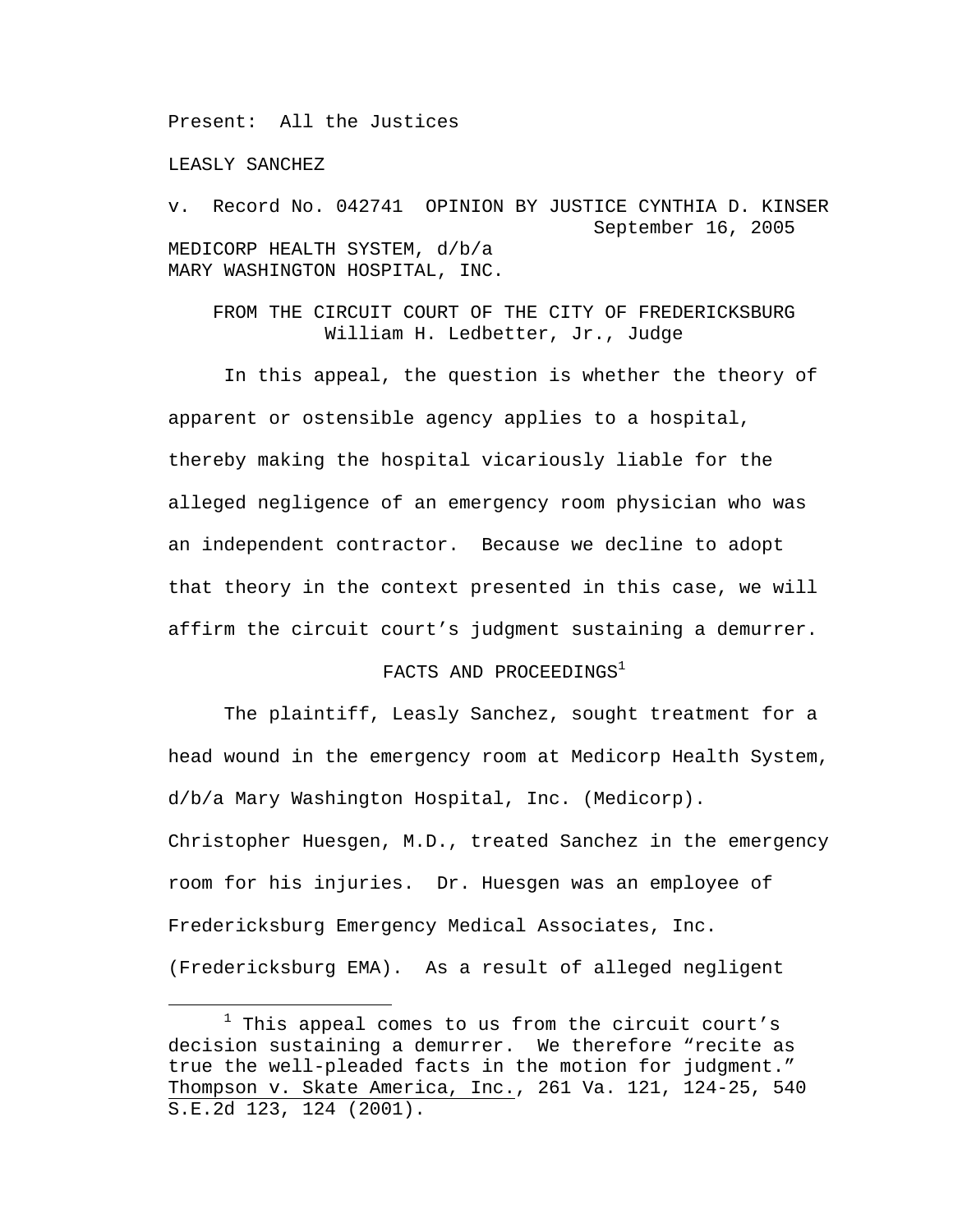care and treatment in the emergency room, Sanchez claimed that he developed permanent weakness on his left side. Consequently, Sanchez filed a medical malpractice action against Medicorp, Fredericksburg EMA, and Dr. Huesgen.

In his motion for judgment, Sanchez alleged that Dr. Huesgen was an employee and agent of Fredericksburg EMA and was acting within the scope of his employment at all times relevant to the allegations of negligence. Sanchez also alleged that Medicorp held out Dr. Huesgen as its employee and agent and that Medicorp was therefore vicariously liable for Dr. Huesgen's alleged negligence under the theory of apparent or ostensible agency.<sup>2</sup>

Medicorp filed a demurrer, asserting that a claim for vicarious liability based on the theory of apparent or ostensible agency is not cognizable under Virginia law. The circuit court agreed and sustained Medicorp's demurrer. In a letter opinion, the court noted that the theory of apparent agency is not merely an extension of the doctrine of respondeat superior. Instead, reasoned the court, it is different because in apparent agency – unlike the situation when the doctrine of respondeat superior applies – there is

 <sup>2</sup>  $2$  Sanchez does not claim that Dr. Huesgen was an employee of Medicorp, rather than an independent contractor, based on the factors discussed in McDonald v. Hampton Training Sch. for Nurses, 254 Va. 79, 86-87, 486 S.E.2d 299, 303-04 (1997).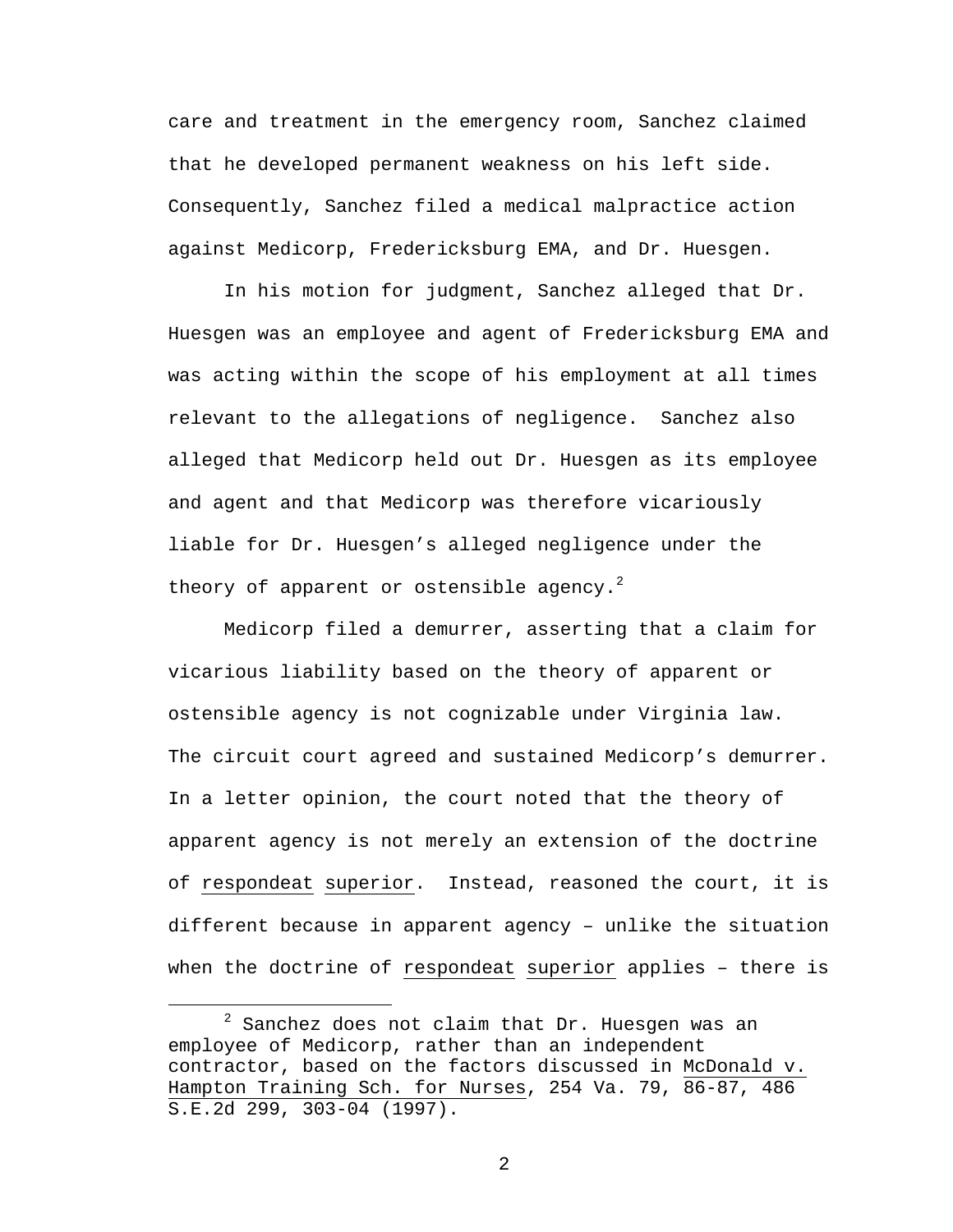no actual master-servant relationship. Continuing, the circuit court recognized that an employer could, however, be liable for the negligence of an independent contractor if the employer had a non-delegable duty to a third party, but the court concluded that Medicorp did not have a nondelegable duty to provide competent medical treatment to emergency room patients. Although the circuit court sustained the demurrer, it granted Sanchez leave to file an amended motion for judgment if he could allege specific conduct by Medicorp "tantamount to a fraudulent representation that Dr. Huesgen was an employee of Mary Washington Hospital."

Sanchez subsequently filed both a motion to reconsider and an amended motion for judgment. The circuit court denied the motion to reconsider. The court also dismissed the claim against Medicorp with prejudice, finding that Sanchez's amended motion for judgment did not contain the specific allegations of fraudulent representations as required by its previous order. Sanchez appeals.<sup>3</sup>

## ANALYSIS

 $\overline{\phantom{a}}$  3  $3$  The issue raised by Medicorp's demurrer is appealable under the "severable" interest rule. See Maitland v. Allen, 267 Va. 714, 718 n.2, 594 S.E.2d 918, 920 n.2 (2004).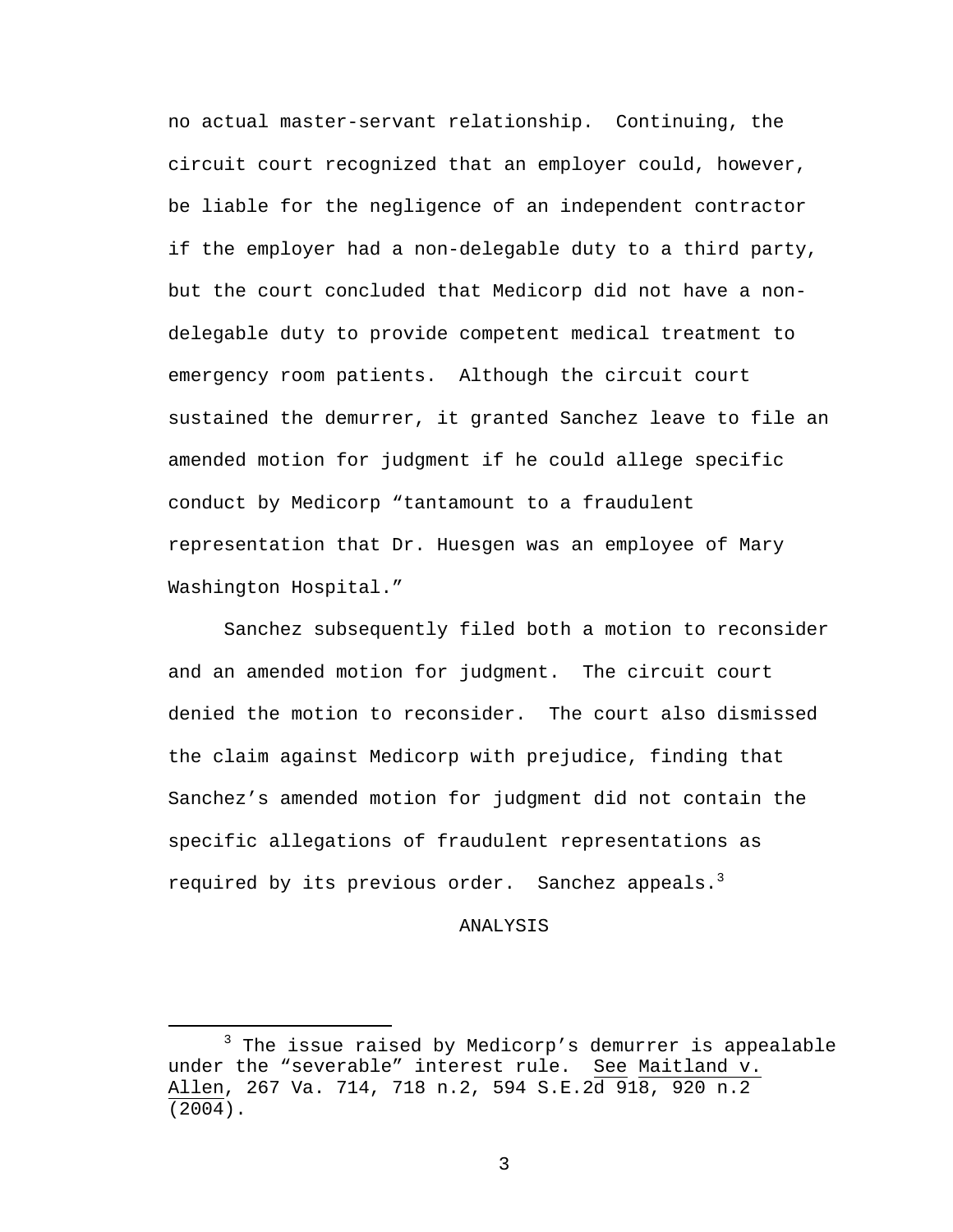A trial court's decision sustaining a demurrer presents a question of law on appeal. Glazebrook v. Board of Supervisors, 266 Va. 550, 554, 587 S.E.2d 589, 591 (2003). Thus, we review the circuit court's judgment in this case de novo. Id.

A demurrer tests the legal sufficiency of facts alleged in a plaintiff's pleading. Id. A trial court must consider the pleading in the light most favorable to the plaintiff and sustain the demurrer if the pleading fails to state a valid cause of action. W.S. Carnes, Inc. v. Board of Supervisors, 252 Va. 377, 384, 478 S.E.2d 295, 300 (1996).

In the sole assignment of error, Sanchez asserts that the circuit court erred in "sustaining the . . . demurrer and holding that Virginia does not recognize vicarious liability in negligence cases, specifically, in the context of emergency physician-hospital relationships, based upon the theory of apparent or ostensible agency." Sanchez urges this Court to hold that a hospital can be vicariously liable for the alleged negligence of a doctor working in the hospital's emergency room as an independent contractor on the theory of apparent or ostensible agency. Sanchez relies, in part, on the decision in Walker v. Winchester Memorial Hospital, 585 F. Supp. 1328 (W.D. Va. 1984), and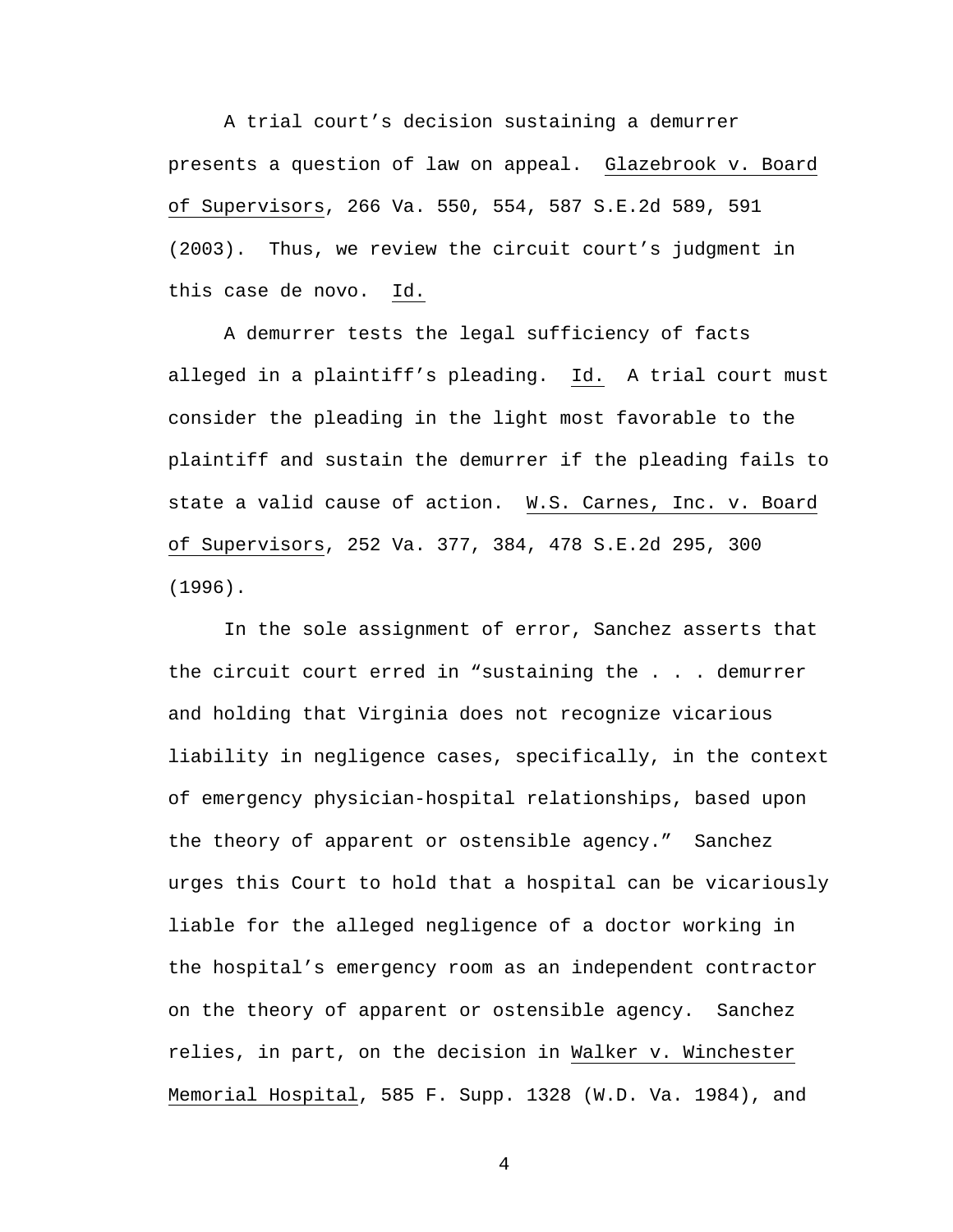argues that there is a national trend to apply this theory to hospitals because today's hospitals "are more than simply places for patients to eat and sleep while being attended by their own physicians."

Initially, we note the difference between the terms "apparent authority" and "apparent or ostensible agency." The former concerns the "[a]uthority that a third party reasonably believes an agent has, based on the third party's dealings with the principal, even though the principal did not confer or intend to confer the authority." Black's Law Dictionary 142 (8th ed. 2004). In Bardach Iron & Steel Co. v. Charleston Port Terminals, 143 Va. 656, 673, 129 S.E. 687, 692 (1925), we stated:

[A]s between the principal and agent and third persons, the mutual rights and liabilities are governed by the apparent scope of the agent's authority, which is that authority which the principal has held the agent out as possessing, or which he has permitted the agent to represent that he possesses, in which event the principal is estopped to deny that the agent possessed the authority which he exercised.

Accord Wright v. Shortridge, 194 Va. 346, 352-53, 73 S.E.2d 360, 364 (1952). The definition of the term "apparent authority" presupposes the existence of an agency relationship and concerns the authority of the agent. See Morris v. Dame, 161 Va. 545, 572-73, 171 S.E. 662, 672 (1933) (discussing whether a servant who is driving a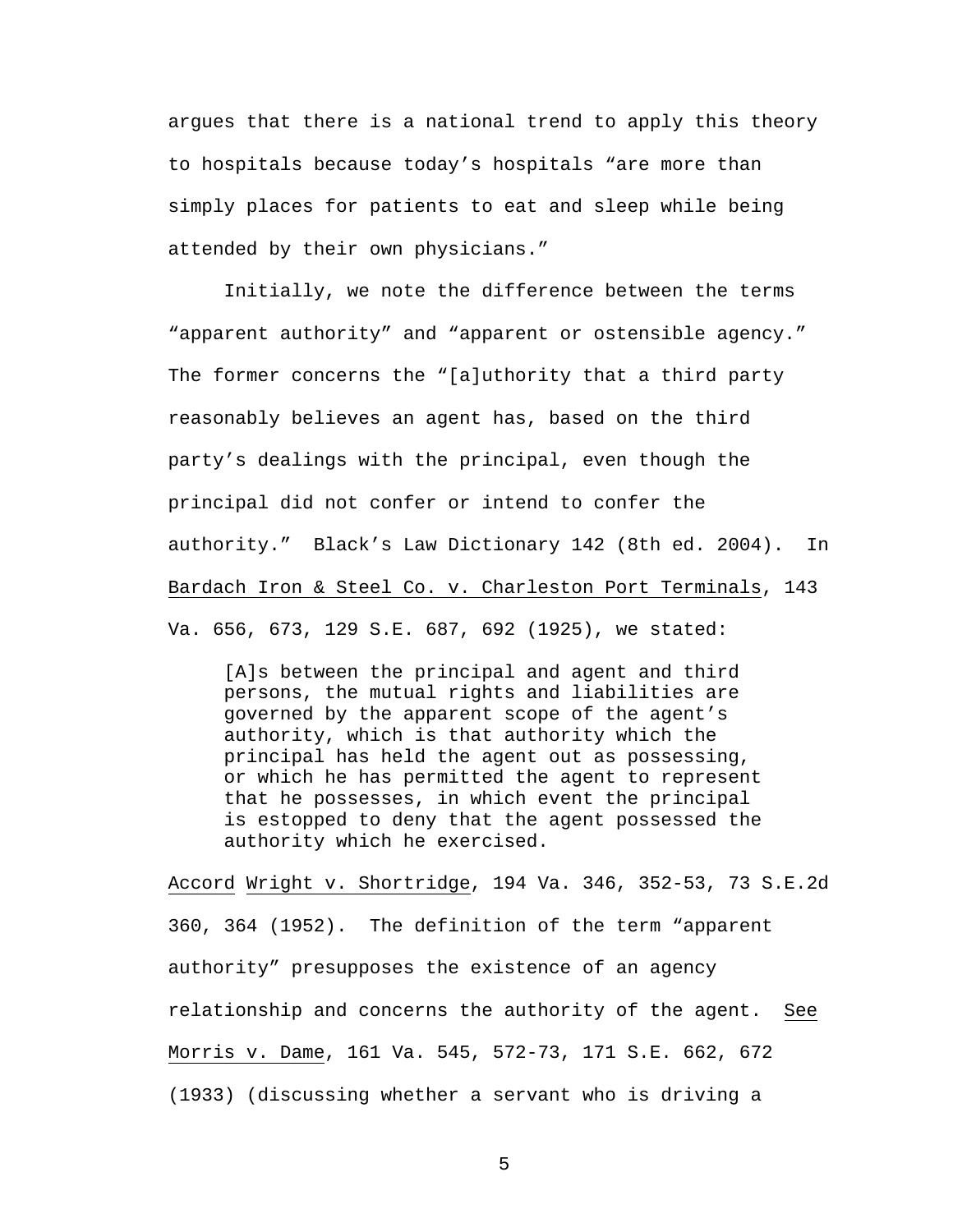vehicle for his master has ostensible authority by virtue of the employment to allow another person to ride in the vehicle for a purpose having no connection with the master's business).

In contrast, the term "apparent or ostensible agency" (sometimes also called "agency by estoppel," see Chandler v. Kelley, 149 Va. 221, 232, 141 S.E. 389, 392 (1928)), means "[a]n agency created by operation of law and established by a principal's actions that would reasonably lead a third person to conclude that an agency exists." Black's Law Dictionary 67 (8th ed. 2004); see also Title Ins. Co. of Richmond, Inc. v. Howell, 158 Va. 713, 724, 164 S.E. 387, 391 (1932) ("[o]ne who permits another to hold himself out as agent and appears to acquiesce in that assumption of authority is bound thereby"); Hardin v. Alexandria Ins. Co., 90 Va. (15 Hans.) 413, 416-17, 18 S.E. 911, 911-13 (1894) (insurance company held individual out to the public at large as the company's agent through whom all transactions with the company had to pass); Gallagher v. Washington County Sav., Loan & Bldg. Co., 25 S.E.2d 914, 919 (W. Va. 1943) (quoting Restatement (First) of Agency § 8, cmt. a: " '[a]n apparent agent is a person who, whether or not authorized, reasonably appears to third persons, because of the manifestations of another, to be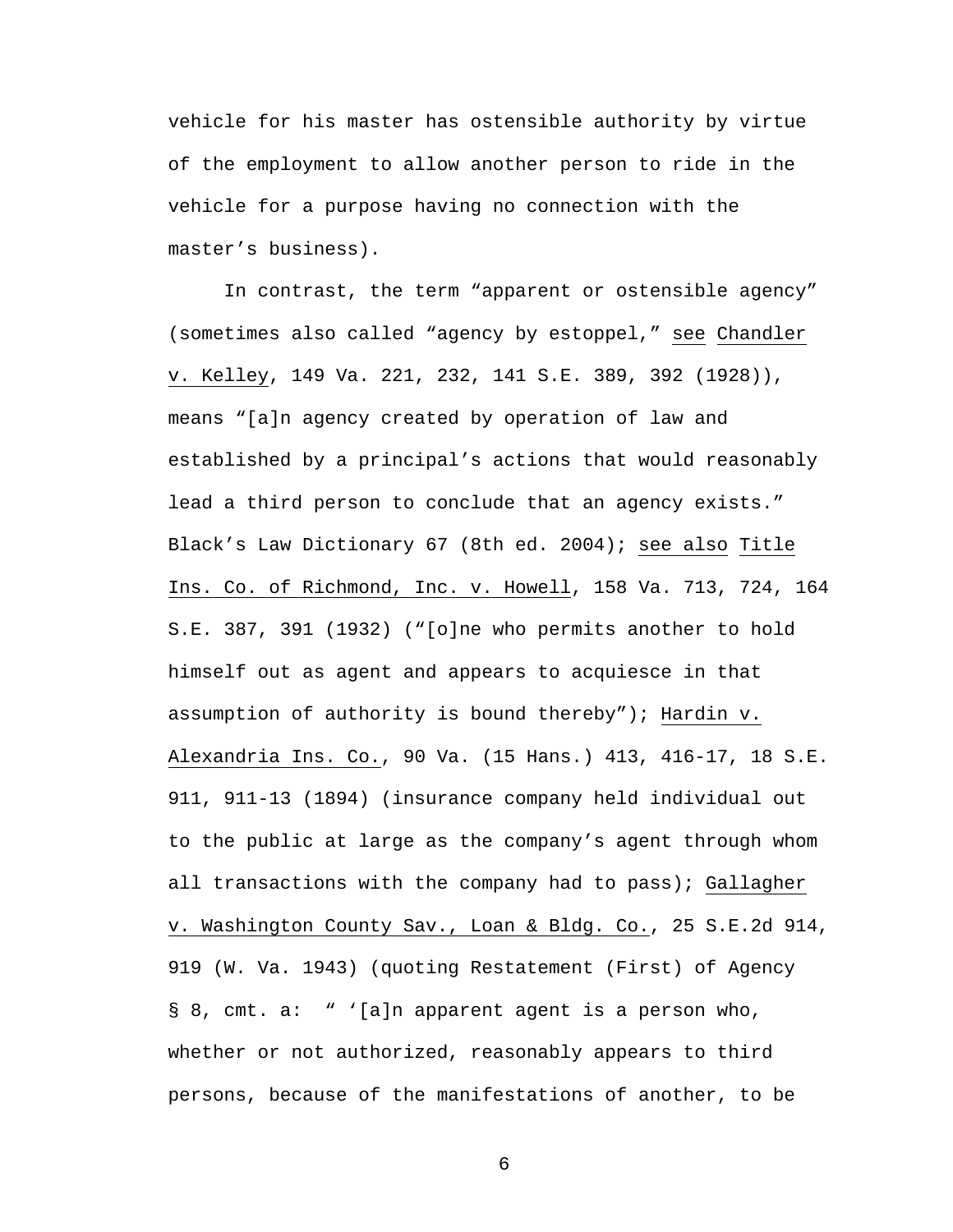authorized to act as agent for such other' "). In this case, we are concerned with the concept of apparent or ostensible agency. $4$ 

In Virginia, the doctrine of respondeat superior imposes tort liability on an employer for the negligent acts of its employees, i.e., its servants, but not for the negligent acts of an independent contractor. McDonald v. Hampton Training Sch. for Nurses, 254 Va. 79, 81, 486 S.E.2d 299, 300-01 (1997); Norfolk & W. Ry. Co. v. Johnson, 207 Va. 980, 983, 154 S.E.2d 134, 137 (1967); Smith v. Grenadier, 203 Va. 740, 747, 127 S.E.2d 107, 112 (1962); Griffith v. Electrolux Corp., 176 Va. 378, 387, 11 S.E.2d 644, 648 (1940); see also Restatement (Second) of Torts § 409 ("the employer of an independent contractor is not liable for physical harm caused to another by an act or omission of the contractor or his servants"); Restatement (Second) of Agency § 250 (liability does not pass to "[a] principal . . . for physical harm caused by the negligent physical conduct of a non-servant agent during the performance of the principal's business, if he neither intended nor authorized the result nor the manner of

 $\overline{4}$  $4$  Some courts use the terms "apparent authority" and "apparent agency" interchangeably. See Baptist Mem'l Hosp. Sys. v. Sampson, 969 S.W.2d 945, 947 n.2 (Tex. 1998). We believe that there is a distinction between the terms that should not be blurred.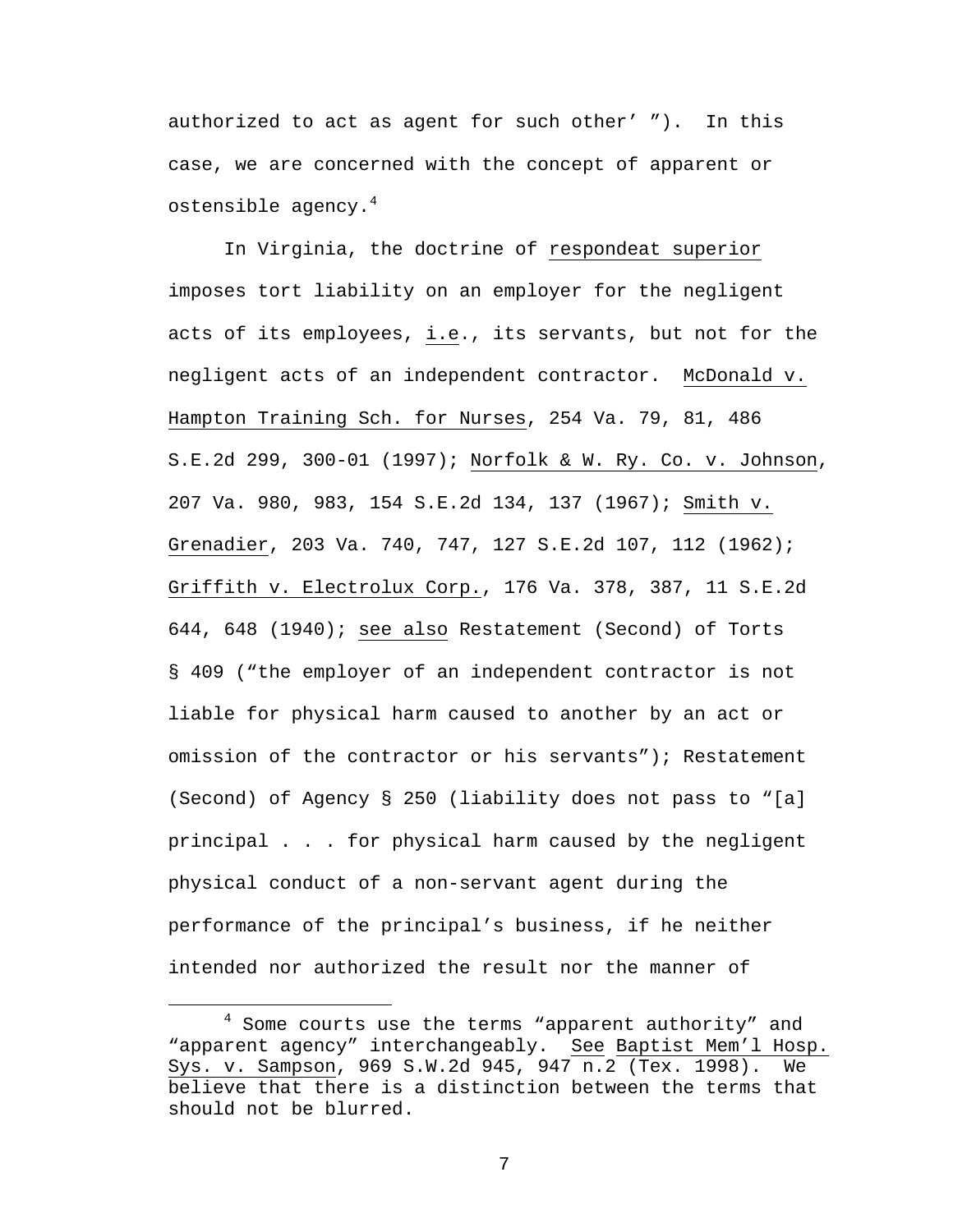performance, unless he was under a duty to have the act performed with due care"). This is so because no masterservant relationship exists between an employer and an independent contractor. McDonald, 254 Va. at 81, 486 S.E.2d at 300-01.

Apparent or ostensible agency is sometimes described as an exception to the general principle that an employer is not vicariously liable for the negligence of an independent contractor.<sup>5</sup> The Restatement (Second) of Torts § 429 explains the exception in this manner:

One who employs an independent contractor to perform services for another which are accepted in the reasonable belief that the services are being rendered by the employer or by his servants, is subject to liability for physical harm caused by the negligence of the contractor in supplying such services, to the same extent as though the employer were supplying them himself or by his servants.

 $\frac{1}{5}$  $5$  In Virginia, we recognize certain exceptions to the general rule that an employer is not liable for injuries caused by the negligence of an independent contractor: " 'if the independent contractor's torts arise directly out of his use of a dangerous instrumentality, arise out of work that is inherently dangerous, are wrongful per se, are a nuisance, or are such that it would in the natural course of events produce injury unless special precautions were taken.' " Southern Floors & Acoustics, Inc. v. Max-Yeboah, 267 Va. 682, 687 n.1, 594 S.E.2d 908, 911 n.1 (2004) (quoting Kesler v. Allen, 233 Va. 130, 134, 353 S.E.2d 777, 780 (1987)). Additionally, a landlord's common law duty to maintain the premises in a reasonably safe condition cannot be delegated to an independent contractor. Love v. Schmidt, 239 Va. 357, 360-61, 389 S.E.2d 707, 709-10 (1990).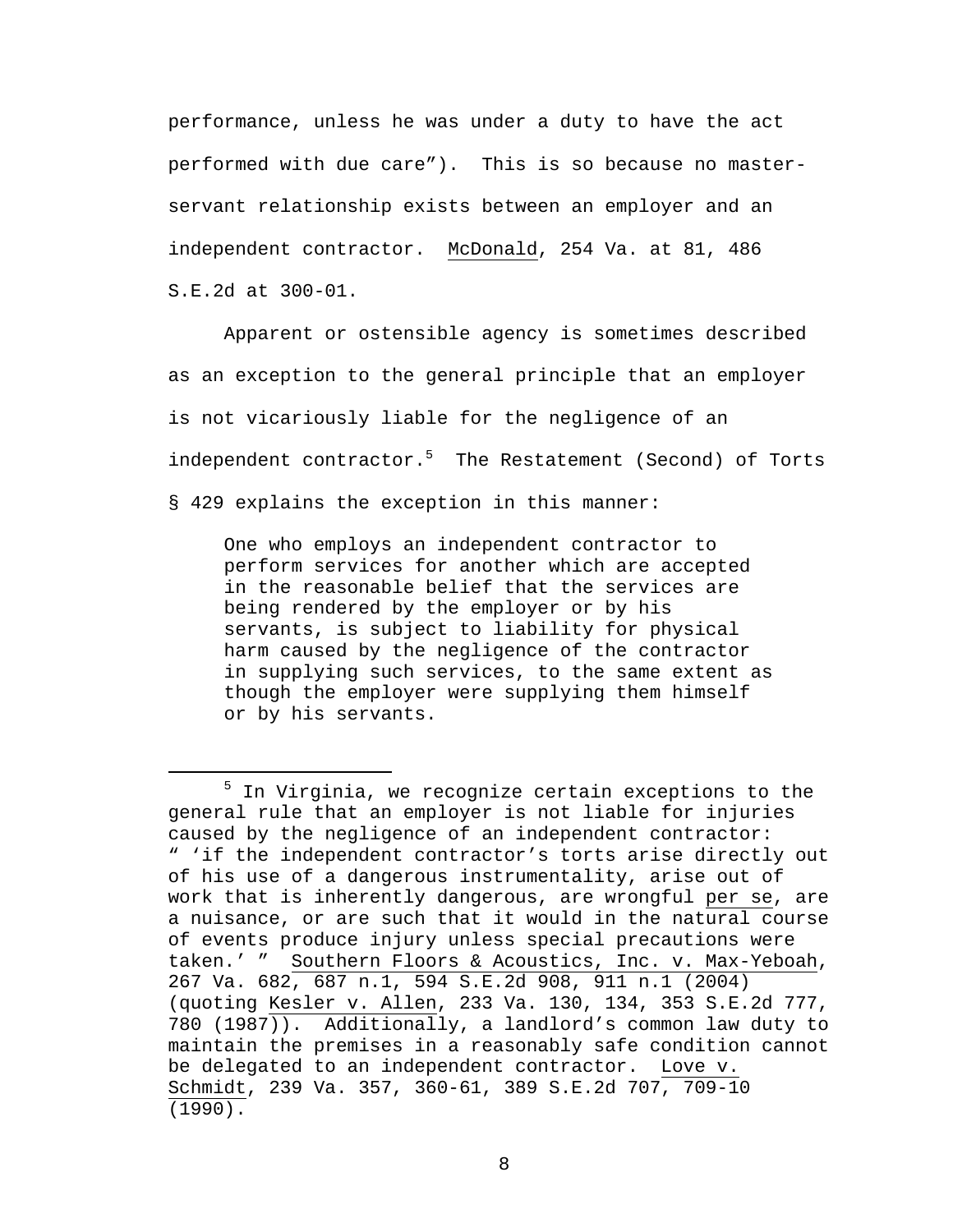Similarly, Restatement (Second) of Agency § 267 provides:

One who represents that another is his servant or other agent and thereby causes a third person justifiably to rely upon the care or skill of such apparent agent is subject to liability to the third person for harm caused by the lack of care or skill of the one appearing to be a servant or other agent as if he were such.

These two Restatement sections have one critical difference. Under the stricter standard of § 267 of the Restatement (Second) of Agency, which embraces the theory of agency by estoppel, a showing of justifiable reliance by the injured person upon the representations of the principal is required; whereas, reliance is not a factor in § 429 of the Restatement (Second) of Torts.<sup>6</sup>

Sanchez acknowledges that this Court has never addressed the question whether a hospital can be vicariously liable, based on the theory of apparent or ostensible agency, for the negligence of its emergency room physician working as an independent contractor. He, nevertheless, argues that the doctrine of apparent or ostensible agency is well-settled in Virginia jurisprudence. The cases cited by Sanchez in support of that proposition, as well as the cases relied on by the federal district court in Walker, specifically Neff Trailer

i<br>Li

<sup>6</sup> See Jackson v. Power, 743 P.2d 1376, 1380 (Alaska 1987) for a comparison of the two sections.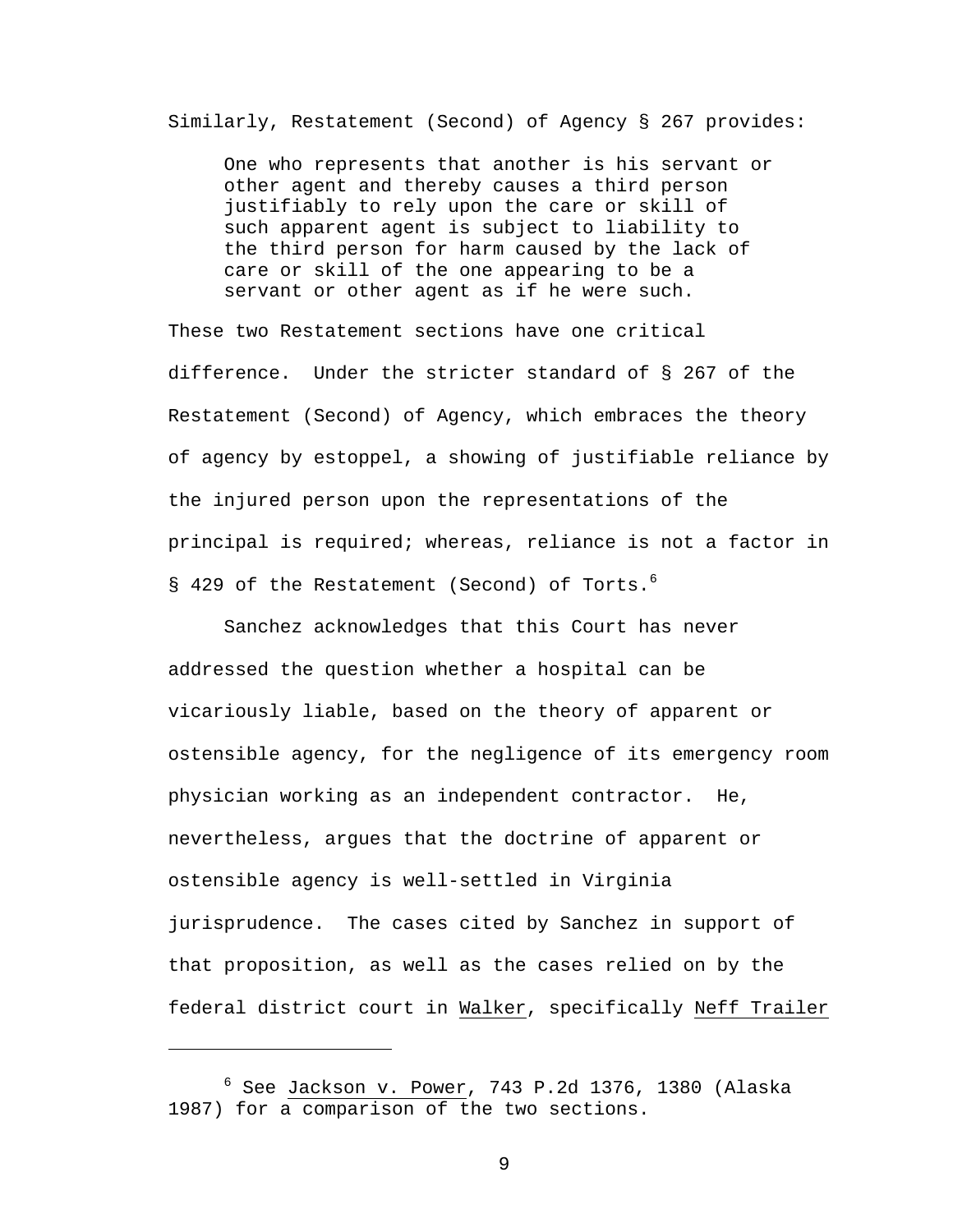Sales, Inc. v. Dellinger, 221 Va. 367, 370-71, 269 S.E.2d 386, 388 (1980); Wright, 194 Va. at 352-53, 73 S.E.2d at 364-65; Bardach Iron & Steel Co., 143 Va. at 673, 129 S.E. at 692; J.C. Lysle Milling Co. v. S.W. Holt & Co., 122 Va. 565, 570-71, 95 S.E. 414, 416 (1918), all involved not only claims based on contract but also questions about the "apparent authority" of an agent. None of the cases actually addressed the issue of "apparent or ostensible agency."

We have applied the theory of apparent or ostensible agency in cases involving contract claims. See, e.g., American Sec. & Trust Co. v. John J. Juliano, Inc., 203 Va. 827, 833-34, 127 S.E.2d 348, 352 (1962); Title Ins. Co. of Richmond, 158 Va. at 724, 164 S.E. at 391; Hardin, 90 Va. (15 Hans.) at 416-17, 18 S.E. at 911-13. But, in the tort context, we have mentioned apparent agency only once, in Murphy v. Holiday Inns, Inc., 216 Va. 490, 491-92, 219 S.E.2d 874, 875 (1975). However, in that slip and fall case, we did not decide the issue of apparent agency because the plaintiff had not properly preserved the issue for appeal. Id. In Southern Floors & Acoustics, Inc. v. Max-Yeboah, 267 Va. 682, 687, 594 S.E.2d 908, 911 (2004), we discussed the possible theories of liability of a property owner for injuries to a third party resulting from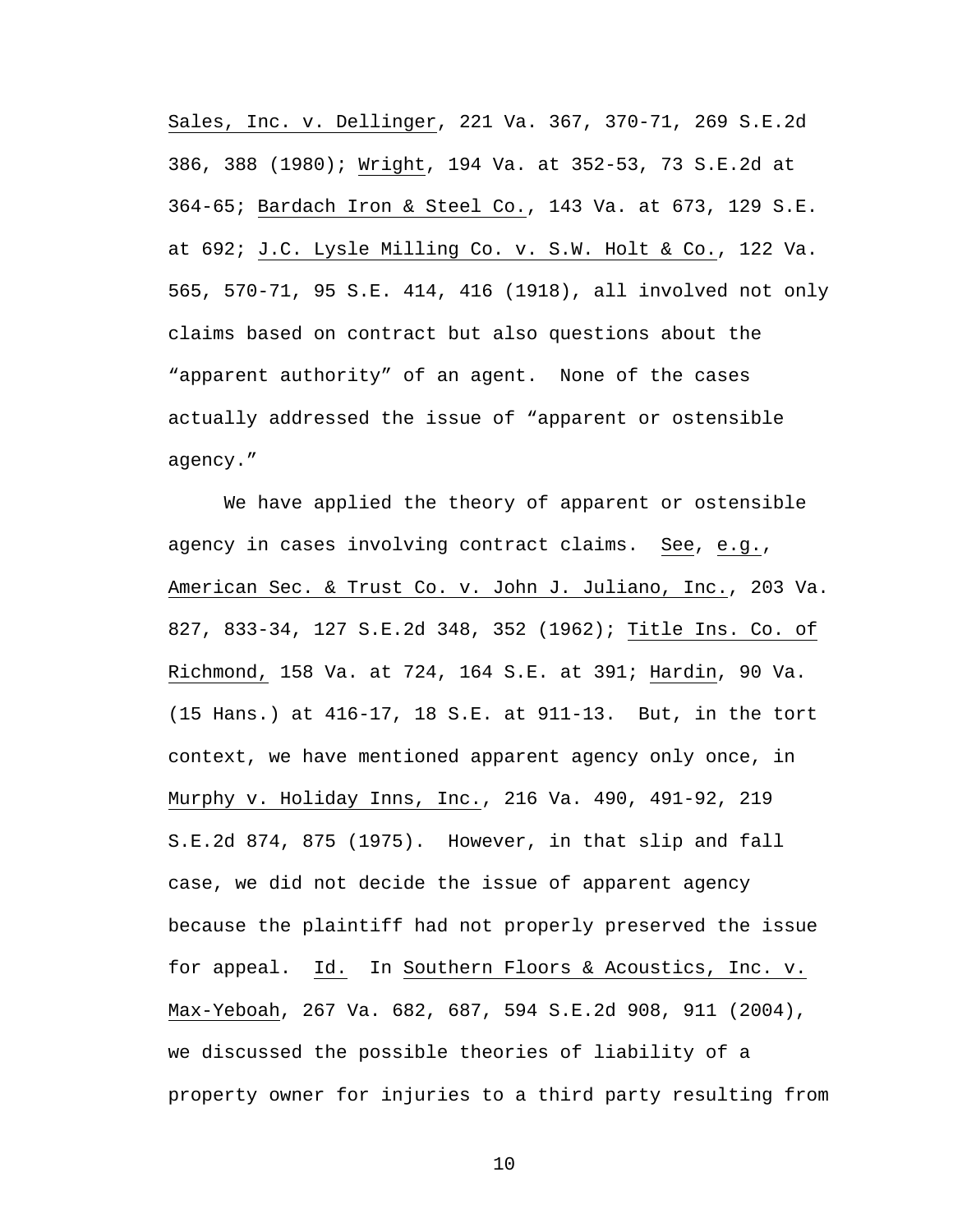conditions caused by the negligence of an independent contractor but did not include apparent agency as a theory of recovery against the property owner. See also Harbour Enters., Inc. v. Ferro, 231 Va. 71, 74, 340 S.E.2d 818, 819 (1986) (holding that a landlord was not vicariously liable to a tenant's business invitee for personal injuries where the landlord allowed its liquor license to remain posted on the premises, knowing that the tenant did not have a liquor license in its own name).

 Nevertheless, Sanchez points out that the majority of jurisdictions that have addressed the issue presently before us have decided, on the basis of apparent agency or agency by estoppel, to impose vicarious liability on hospitals for the negligence of emergency room physicians who were not employees of the hospitals but independent contractors. See, e.g., Jackson v. Power, 743 P.2d 1376, 1380-81 (Alaska 1987); Paintsville Hosp. Co. v. Rose, 683 S.W.2d 255, 256-58 (Ky. 1985); Mehlman v. Powell, 378 A.2d 1121, 1124 (Md. 1977); Houghland v. Grant, 891 P.2d 563, 569 (N.M. Ct. App. 1995); Clark v. Southview Hosp. & Family Health Ctr., 628 N.E.2d 46, 53 (Ohio 1994); Smith v. St. Francis Hosp., Inc., 676 P.2d 279, 282 (Okla. Ct. App. 1983); Baptist Mem'l Hosp. Sys. v. Sampson, 969 S.W.2d 945, 949 (Tex. 1998); Torrence v. Kusminsky, 408 S.E.2d 684, 692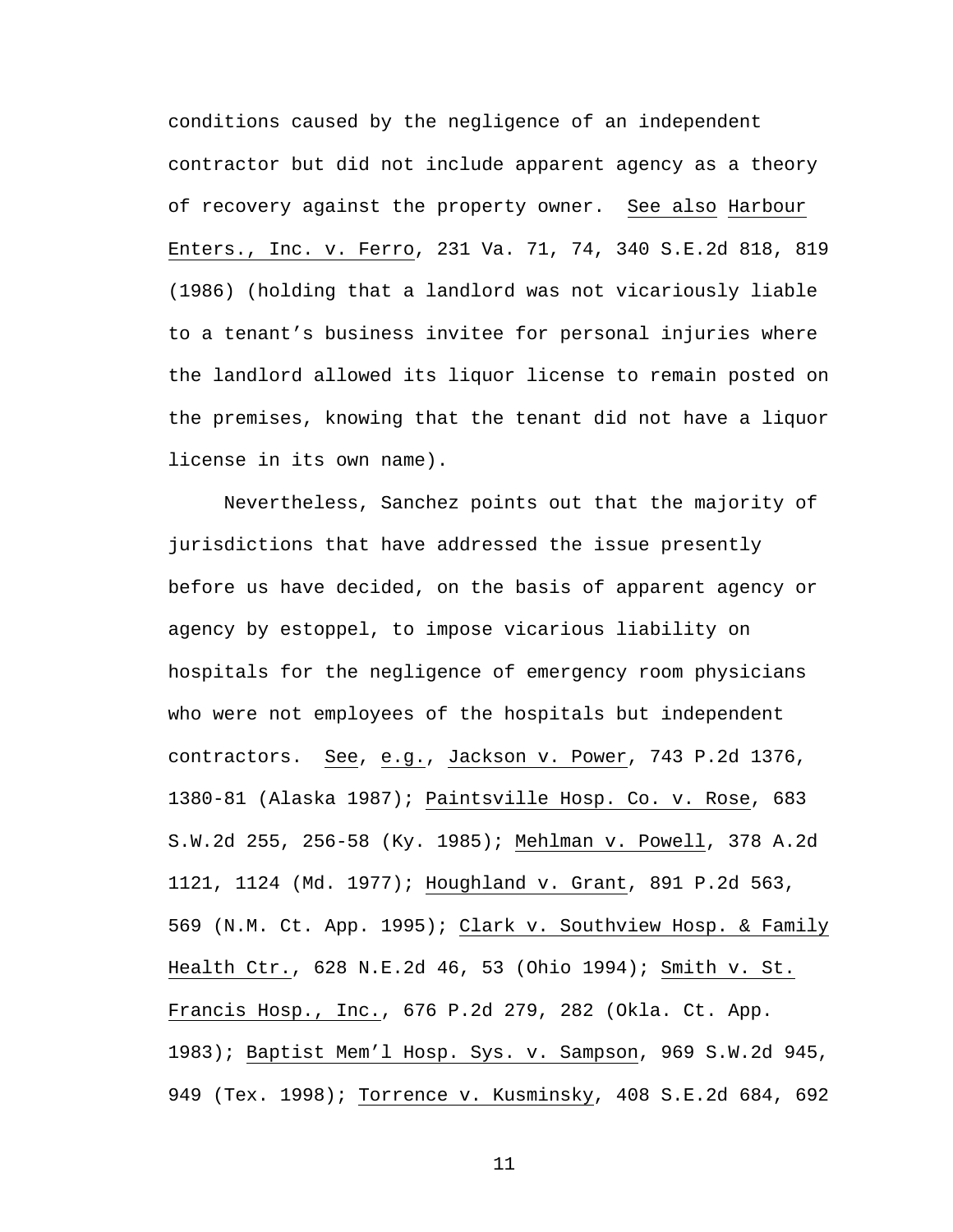(W. Va. 1991); Pamperin v. Trinity Mem'l Hosp., 423 N.W.2d 848, 855 (Wis. 1988); but see Tolman v. IHC Hosps. Inc., 637 F. Supp. 682, 684 (D. Utah 1986) (hospital not liable for the negligence of a radiologist working in the hospital's emergency room); Austin v. Litvak, 682 P.2d 41, 53-54 (Colo. 1984) (hospital not liable for the negligence of a treating physician after patient was admitted to the hospital).

 In virtually all these cases imposing vicarious liability, the particular jurisdiction involved had already adopted the theory of apparent agency or agency by estoppel as a basis of tort liability when the jurisdiction used the theory to hold a hospital vicariously liable for negligent medical care rendered by an emergency room physician working as an independent contractor. See, e.g., Middleton v. Frances, 77 S.W.2d 425 (Ky. 1934); B.P. Oil Corp. v. Mabe, 370 A.2d 554 (Md. 1977); Chevron Oil Co. v. Sutton, 515 P.2d 1283 (N.M. 1973); Stephens v. Yamaha Motor Co., Ltd., 627 P.2d 439 (Okla. 1981); Wyndham Hotel Co. v. Self, 893 S.W.2d 630 (Tex. Ct. App. 1994); Iowa Nat'l Mutual Ins. Co. v. Backens, 186 N.W.2d 196 (Wis. 1971). Unlike these jurisdictions, in Virginia, we have not previously imposed vicarious liability on an employer for the negligence of an independent contractor on the basis of apparent or